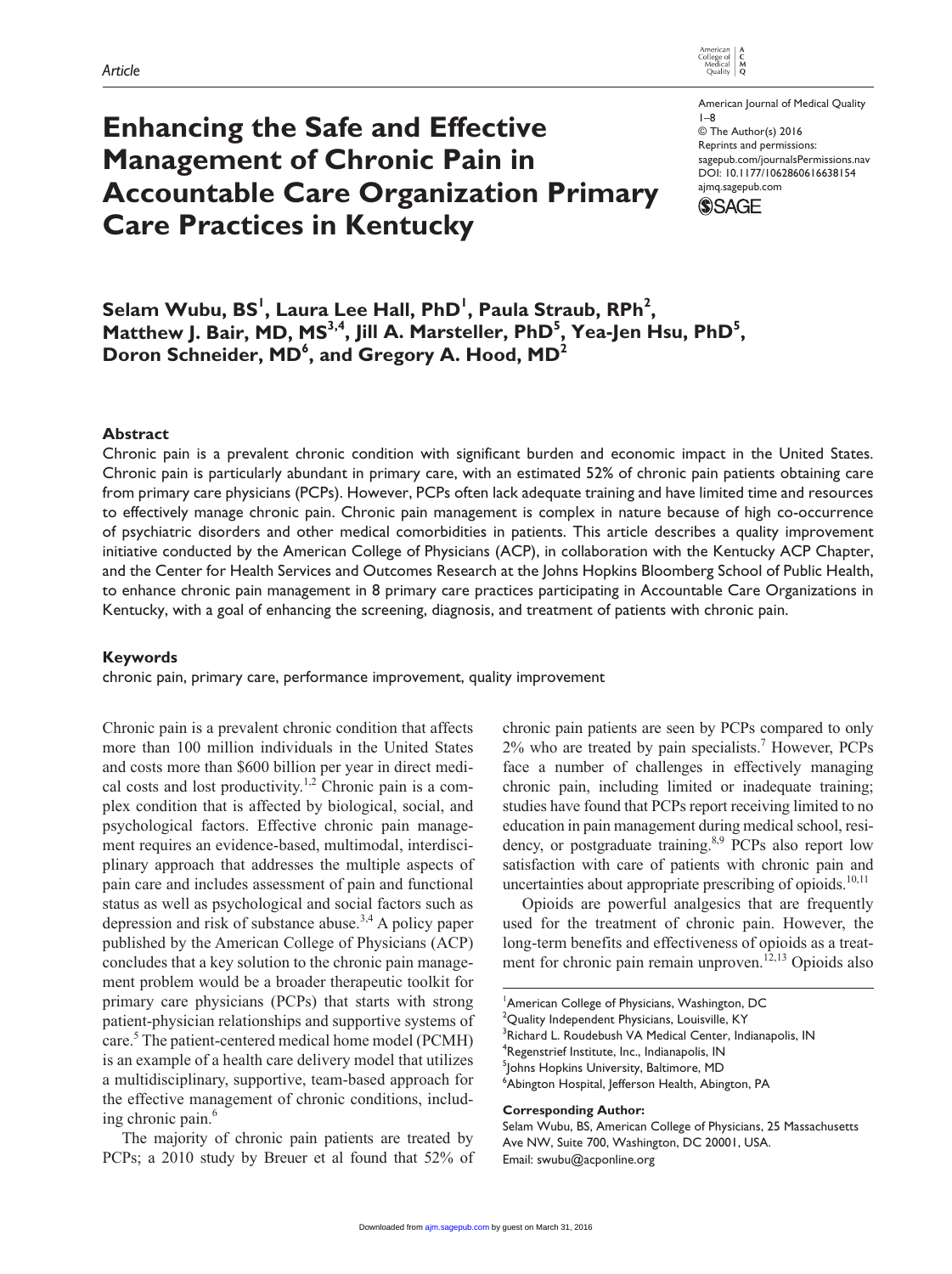are commonly associated with negative side effects (eg, constipation, nausea, sedation) and carry risk of addiction and misuse. Despite these risks, the prescription of opioids for chronic pain treatment has increased over the past 2 decades.<sup>14</sup> An estimated 5 to 8 million patients in the United States are prescribed opioids for chronic pain treatment.<sup>15</sup> The number of opioid prescriptions for the treatment of pain has increased from 76 million in 1991 to 219 million in 2011.<sup>15</sup>

Kentucky has among the highest number per capita of opioid prescriptions, with an average 128 opioid prescriptions per 100 people in 2012—the fourth highest rate in the United States.<sup>16</sup> A 2011 report found that prescription drug abuse and drug-related deaths in Kentucky were among the highest in the United States. Kentucky had the highest rate of illicit opioid use in the United States from 2008 to 2009; opioid-related treatment hospital admissions increased from 1 per 10 000 admissions in 1999 to 10 per 10 000 in 2008; and Kentucky had the sixth highest rate of drug overdose mortality in the United States from 1999 to 2008.<sup>17</sup> In an effort to address the growing opioid abuse and misuse problem, the Kentucky General Assembly passed House Bill 1 in 2012 to regulate the prescribing of controlled substances.<sup>18</sup>

To address the needs of PCPs and patients for better management of chronic pain, the ACP's Center for Quality and Kentucky Chapter launched ACP Quality Connect: Chronic Pain Management Initiative. (ACP Quality Connect is a national quality improvement [QI] network that aims to create and sustain a learning community of physicians and health care professionals to improve health, care delivery, and outcomes. The ACP Quality Connect model includes partnering with state chapters, health systems, and practice teams to achieve improved outcomes. ACP has QI programs in adult immunization, diabetes, and chronic pain.) This initiative is a Pfizer-funded QI pilot that was launched from May 2014 through February 2015. The program aimed to improve the screening, diagnosis, and safe and effective treatment of chronic pain in primary care practices that are part of Accountable Care Organizations (ACOs) and/ or are pursuing PCMH recognition. The specific objectives of the program included the following:

- •• Recruit ACO-participating PCPs pursuing PCMH recognition in Kentucky
- Enhance patient-centered, safe, and evidencebased screening, diagnosis, treatment, and referral of patients with chronic pain through the QI initiative
- Evaluate the impact on provider attitudes, knowledge, and practice as well as performance measure improvement
- Disseminate best practices

This article describes the pilot program and evaluates the program's impact.

# **Methods**

### *Recruitment*

The project team, consisting of ACP QI leaders and ACO leadership, recruited 8 primary care practices from 2 Kentucky-based ACOs in pursuit of PCMH recognition. A total of 41 providers, including 10 PCPs, participated in the program. Recruited practices received free access to the ACP Practice Advisor, an online practice management tool with chronic pain management and opioid risk management modules, and continuing medical education credit for attending web-based educational programs. Practices also were offered payment of up to \$4000; a milestone payment structure was used to promote ongoing participation throughout the entire course of the program.

### *Advisory Group*

The project team initiated the program with an advisory group meeting held in Louisville, Kentucky, in May 2014. The advisory group consisted of ACO leadership, including the medical director and pharmacy director, as well as national pain, QI, and evaluation experts. Additionally, self-nominated physician and nonphysician QI champions from each practice were included in the meeting to provide guidance on shaping the focus and approach of program implementation. The advisory group provided insight on project direction, work plan, evaluation criteria, and performance measures.

### *Practice Assessment Survey*

The project team developed a practice assessment tool to evaluate each practice's background characteristics, QI experience and priorities, chronic pain management strategies, and educational priorities. Based on a literature review of evidence-based assessment tools and chronic pain management guidelines, the tool comprised 3 sections: (1) practice background; (2) QI experience, goals, and capacity; and  $(3)$  chronic illness management.<sup>19-21</sup> Part 3 of the assessment tool reflected priorities identified by the advisory group as well as the Institute for Clinical Systems Improvement guidelines for the assessment and management of chronic pain. $^{21}$ 

### *Practice Site Visits*

ACP QI leaders conducted site visits to each practice in August 2014. The goals of these site visits were to meet with practice QI champions, review baseline data, review office workflow to identify areas for improvement, and develop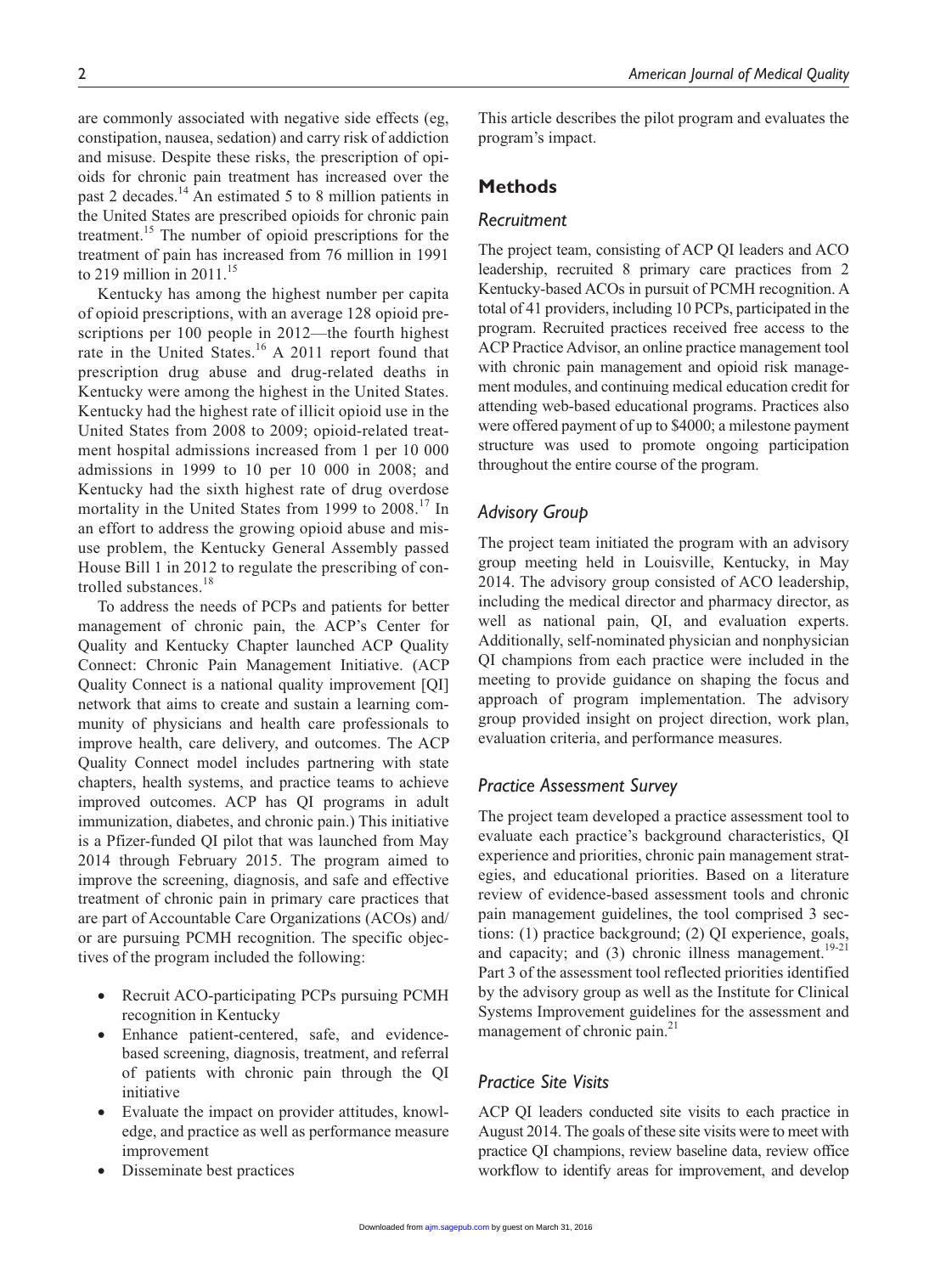|  |  | Table 1. Quality Improvement (QI) Experience Results. |  |  |  |
|--|--|-------------------------------------------------------|--|--|--|
|--|--|-------------------------------------------------------|--|--|--|

| Question Items <sup>a</sup>                                                                                                                                    | <b>Percent Positive</b><br>Responses <sup>b</sup> (n = 7-8) | Median | Range<br>(Min-Max) |
|----------------------------------------------------------------------------------------------------------------------------------------------------------------|-------------------------------------------------------------|--------|--------------------|
| Our practice implements team huddles and other methods for enhancing team-<br>based care.                                                                      | 25%                                                         | 3      | $2 - 5$            |
| The impetus for improving quality in my practice is largely driven by external<br>forces (eg, funders, accreditation, regulation, peer pressure).              | 50%                                                         | 3.5    | $2 - 5$            |
| Leaders of my practice are trained in methods for evaluating and improving<br>quality, such as plan-do-study-act (PDSA) cycles, Six Sigma, Lean, among others. | 25%                                                         | 2      | $1-5$              |
| My practice has implemented PDSA cycles or other QI initiatives in the last year.                                                                              | 14%                                                         |        | $1-4$              |
| My practice has designated a QI officer or champion.                                                                                                           | 75%                                                         | 4      | $1-5$              |
| My practice has the ability to easily extract data from our electronic health<br>record or clinical charts to inform QI activities.                            | 75%                                                         | 4      | $1-5$              |
| My practice has participated in a performance reporting program in the past year<br>(eg, Physician Quality Reporting System, Meaningful Use).                  | 88%                                                         | 5      | $1-5$              |
| Administrative burden is a barrier to QI in my practice.                                                                                                       | 50%                                                         | 3.5    | $1-5$              |

a Rated 1 to 5 from *strongly disagree* to *strongly agree* with higher values representing greater agreement.

b Percentage of respondent who chose 4 = *agree* or 5 = s*trongly agree.*

initial plans for QI activities. During the visit, each practice identified top chronic pain management priorities and developed a preliminary action plan for their interventions.

### *Interventions*

Each practice implemented 2 plan-do study-act (PDSA) cycles over the course of 4 months. Practice QI leaders selected the PDSA activities to align with the initiative's performance measures with guidance from ACP QI experts. A national QI expert provided further guidance through coaching calls with each practice. The project team organized educational programs and made resources available to all participating practices to help implement effective chronic pain management improvement strategies. Two educational webinars on pain and mental health assessments as well as controlled substance agreements and risk assessments were held. Content for the webinars was designed to meet the educational priorities identified in the practice assessment surveys.

# *Performance Measures*

Each participating physician provided pre- and postintervention performance measure data for 25 randomly selected, de-identified patients with chronic pain, aged 18 years and older. The study focused on 3 chronic painrelated performance measures: (1) screening for clinical depression, (2) assessing and managing chronic pain, and (3) increasing use of opioid agreement forms and urine toxicology tests. The measures were selected by the advisory group members and physician QI leaders from each practice. Preintervention measure data were collected in August 2014; postintervention measure data were collected in December 2014.

### *Evaluation*

The evaluation design was a pre-post comparison developed in partnership with the Center for Health Services and Outcomes Research at the Johns Hopkins Bloomberg School of Public Health (JHU). The JHU team evaluated the impact of the project based on outcomes from performance measure data and practice assessment surveys. Data analysis used Stata version 13.1 (StataCorp LP, College Station, Texas). The evaluation used secondary data analysis of a de-identified, not publicly available data set. The project received a non–human subjects research determination exemption from the Chesapeake Institutional Review Board.

### **Results**

Program engagement was high throughout the program. QI champions from 7 of the 8 practices attended the advisory group meeting. All 8 practices completed the practice assessment survey, participated in practice site visits, attended educational webinars, participated in coaching calls, and collected baseline and follow-up performance measure data.

# *QI Experience and Capacity*

Preintervention QI experience and capacity varied across the participating practices. Table 1 shows the percentage of practices that responded positively (a 4 or 5 on a scale from 1 to 5) for each question in "Part II: QI Experience and Capacity" of the practice assessment. All but one practice reported having participated in a performance reporting program. Most of the practices also had a QI champion and were capable of using extracted electronic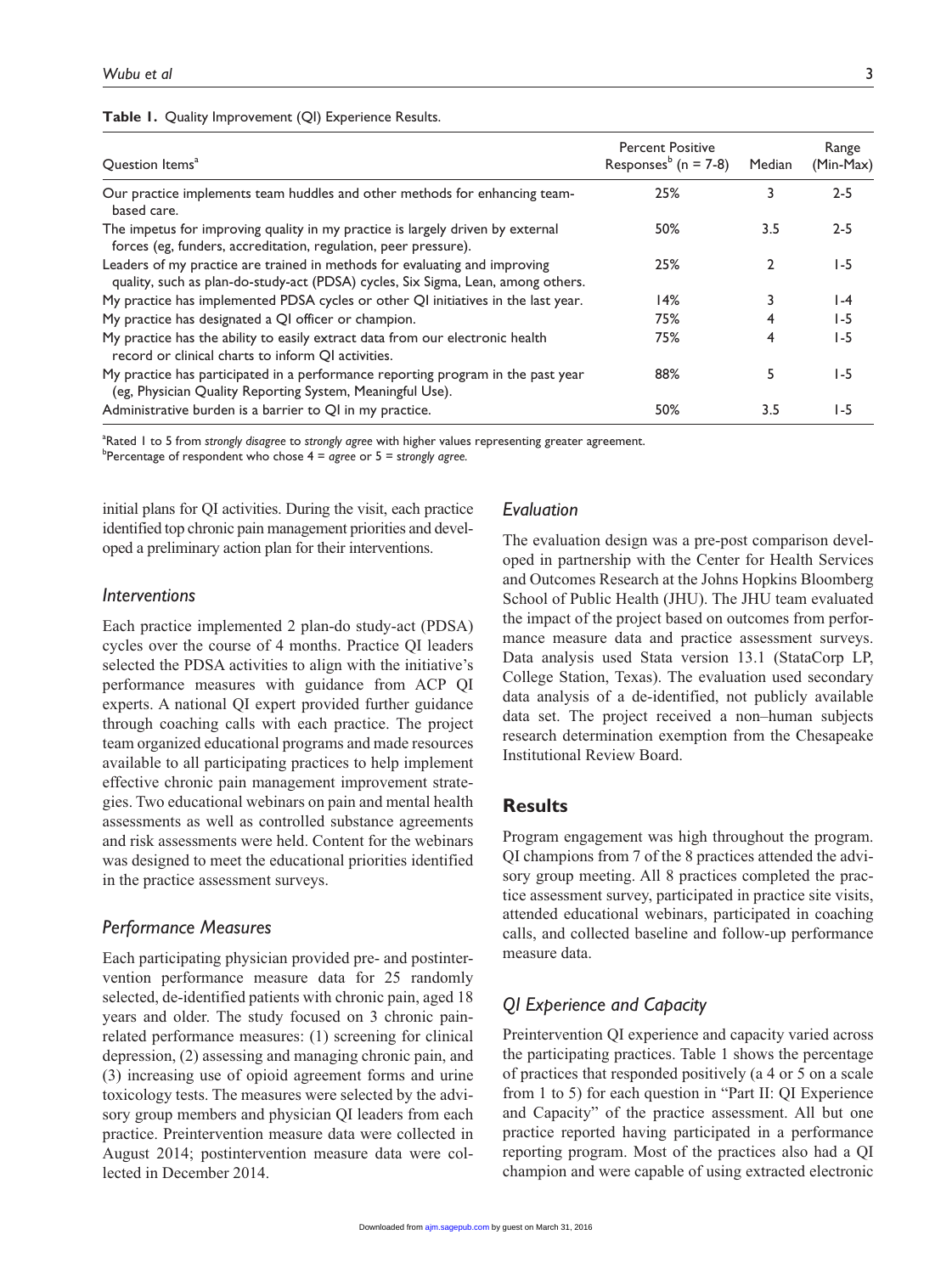|                                                                            | Pain Assessment                                     | Mental Health<br>Assessment                            | <b>Controlled Substance</b><br>Agreement | <b>Risk Screening</b>                                                    | Urine Drug<br>Testing |
|----------------------------------------------------------------------------|-----------------------------------------------------|--------------------------------------------------------|------------------------------------------|--------------------------------------------------------------------------|-----------------------|
| Administration of a pain<br>assessment/risk screening<br>tool              |                                                     |                                                        |                                          |                                                                          |                       |
| Yes, to all patients                                                       | 50%                                                 |                                                        |                                          | 75%                                                                      |                       |
| Yes, but no systematic<br>method                                           | 38%                                                 |                                                        |                                          | 0%                                                                       |                       |
| No                                                                         | 12%                                                 |                                                        |                                          | 25%                                                                      |                       |
| Use of a mental health<br>screening tool/controlled<br>substance agreement |                                                     |                                                        |                                          |                                                                          |                       |
| Always                                                                     |                                                     | 38%                                                    | 63%                                      |                                                                          |                       |
| Sometimes                                                                  |                                                     | 50%                                                    | 25%                                      |                                                                          |                       |
| Rarely                                                                     |                                                     | 12%                                                    | 0%                                       |                                                                          |                       |
| Never                                                                      |                                                     | 0%                                                     | 12%                                      |                                                                          |                       |
| Administration of urine drug<br>test                                       |                                                     |                                                        |                                          |                                                                          |                       |
| Yes, to all chronic patients                                               |                                                     |                                                        |                                          |                                                                          | 88%                   |
| Yes, to high-risk chronic<br>patients                                      |                                                     |                                                        |                                          |                                                                          | 12%                   |
| No                                                                         |                                                     |                                                        |                                          |                                                                          | 0%                    |
| Frequency of tool<br>administration                                        |                                                     |                                                        |                                          |                                                                          |                       |
| At every patient visit                                                     | 13%                                                 | 0%                                                     |                                          | 0%                                                                       |                       |
| Every 3-6 months                                                           | 63%                                                 | 12%                                                    |                                          | 38%                                                                      |                       |
| Once a year                                                                | 0%                                                  | 63%                                                    |                                          | 24%                                                                      |                       |
| No particular systematic<br>method is used                                 | 12%                                                 | 0%                                                     |                                          | 0%                                                                       |                       |
| Not applicable                                                             | 12%                                                 | 25%                                                    |                                          | 38%                                                                      |                       |
| Tool used                                                                  | <b>Brief Pain</b><br>$\bullet$                      | $PHQ-2: n = 2$<br>$\bullet$                            |                                          | Opioid Risk<br>$\bullet$                                                 |                       |
|                                                                            | Inventory: $n = 1$                                  |                                                        |                                          | Tool: $n = 2$                                                            |                       |
|                                                                            | Numeric rating<br>$\bullet$<br>scale: $n = 3$       | • PHQ-9: $n = 4$                                       |                                          | Other (eg,<br>$\bullet$<br>verbal pain<br>scale, face<br>scale): $n = 1$ |                       |
|                                                                            | Verbal descriptive •<br>$\bullet$<br>scale: $n = 4$ | Other (eg, MMSE,<br>anxiety screen,<br>$GAD$ : $n = 2$ |                                          |                                                                          |                       |
|                                                                            | Other (ie, tool in<br>EHR): $n = 1$                 |                                                        |                                          |                                                                          |                       |

|  | <b>Table 2.</b> Description of Tool Use for Chronic Pain Care at Baseline ( $n = 8$ ). |  |  |  |  |  |  |  |
|--|----------------------------------------------------------------------------------------|--|--|--|--|--|--|--|
|--|----------------------------------------------------------------------------------------|--|--|--|--|--|--|--|

Abbreviations: EHR, electronic health record; GAD, Generalized Anxiety Disorder; MMSE, Mini Mental State Examination; PHQ, Patient Health Questionnaire.

health record data to inform QI efforts. However, fewer reported positive responses for exposure to certain known QI tools or methods, such as team huddles for enhancing team-based care (25%) and PDSA cycles (14%). Half of the practices agreed that their QI activities were mostly motivated by external forces, such as funders, accreditation, regulation, and peer pressure.

Prior to the intervention, practices identified 2 QI priorities from a list of 15. More than half of the practices ( $n =$ 5+) identified the following 3 areas as top priorities: meeting performance reporting/reimbursement requirements for ACOs; meeting requirements for the Physician Quality Reporting System; and enhancing team-based care.

## *Chronic Pain Management Strategies*

Table 2 shows which tools for chronic pain care practices were used at baseline, including pain assessment, mental health assessment, controlled substance agreement, risk screening, and urine drug testing. Participating practices had diverse experience with using these tools and tests, with varied administration frequency and choice of instrument.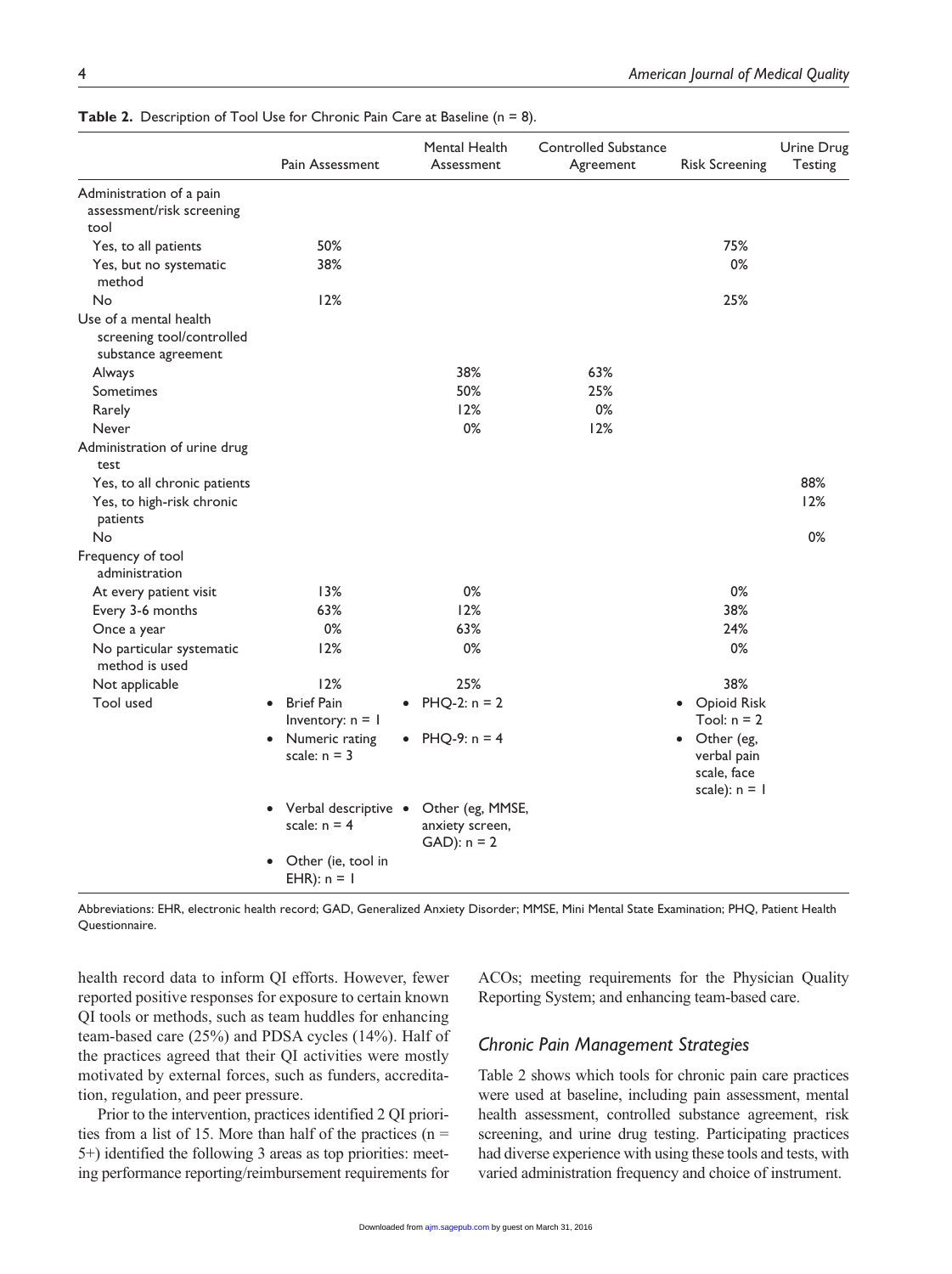#### **Table 3.** Changes in Performance Measures.

|                                                                           | Percentage of Sampled Patients Receiving |                             |         |                 |      |         |                                                          |                                                |          |
|---------------------------------------------------------------------------|------------------------------------------|-----------------------------|---------|-----------------|------|---------|----------------------------------------------------------|------------------------------------------------|----------|
|                                                                           | <b>Depression Screening</b>              |                             |         | Pain Assessment |      |         | Controlled Substance<br>Agreement and Urine Drug<br>Test |                                                |          |
|                                                                           |                                          | Baseline Follow-up P Value* |         |                 |      |         |                                                          | Baseline Follow-up P Value* Baseline Follow-up | P Value* |
| Overall (10 physicians; 251 patients<br>each for baseline and follow-up)  | 60%                                      | 84%                         | 5.001   | 26%             | 75%  | 5.001   | 57%                                                      | 80%                                            | 100.     |
| Practice 1 (3 physicians; 75 patients<br>each for baseline and follow-up) | 95%                                      | 100%                        | .120    | 63%             | 65%  | .734    | 87%                                                      | 100%                                           | .001     |
| Practice 2 (1 physician; 25 patients<br>each for baseline and follow-up)  | 20%                                      | 92%                         | < 0.001 | 0%              | 88%  | < 0.001 | 60%                                                      | 80%                                            | .123     |
| Practice 3 (1 physician; 25 patients<br>each for baseline and follow-up)  | 56%                                      | 76%                         | .136    | 0%              | 68%  | < 0.01  | 48%                                                      | 60%                                            | .395     |
| Practice 4 (1 physician; 26 patients<br>each for baseline and follow-up)  | 69%                                      | 84%                         | .214    | 0%              | 72%  | < 0.01  | 69%                                                      | 68%                                            | .925     |
| Practice 5 (1 physician; 25 patients<br>each for baseline and follow-up)  | 0%                                       | 88%                         | < 0.01  | 0%              | 77%  | < 0.01  | 88%                                                      | 88%                                            | .959     |
| Practice 6 (1 physician; 25 patients<br>each for baseline and follow-up)  | 4%                                       | 28%                         | .049    | 76%             | 84%  | .480    | 0%                                                       | 24%                                            | .022     |
| Practice 7 (1 physician; 25 patients<br>each for baseline and follow-up)  | 100%                                     | 100%                        |         | 0%              | 100% | $500 -$ | 0%                                                       | 100%                                           | $500 -$  |
| Practice 8 (1 physician; 25 patients<br>each for baseline and follow-up)  | 68%                                      | 76%                         | .529    | 0%              | 60%  | < .001  | 40%                                                      | 80%                                            | .004     |

 $*$ *P* values calculated from  $\chi^2$  tests or Fisher exact tests.

Each practice also was asked to identify their top 2 QI project priorities for the program. Pain assessments were listed as the top priority for the majority of practices ( $n =$ 6), followed by controlled substance agreements  $(n = 4)$ and mental health screenings and risk screenings ( $n = 3$ ) for each).

### *Performance Improvement Outcomes*

Performance measure data showed that the application of pain assessments, depression screenings, controlled substance agreements, and urine toxicology tests among patients with chronic pain increased significantly after the 4-month intervention period (Table 3).

Use of depression screening tools increased by 24% between baseline and follow-up ( $P < .001$ ); use of pain assessments increased by 49% of patients by follow-up  $(P < .001)$ ; and use of the controlled substance agreement and urine drug tests also increased by 23% during the same time period  $(P < .001)$ . Use of these tools varied extensively at baseline. For example, providers at Practice 1 and Practice 7 screened for depression in almost all of their randomly sampled patients with chronic pain at baseline, while none of the sampled patients were screened for depression in Practice 5. However, in the follow-up data, all 3 tools were applied to the majority of patients in all 8 practices, except in Practice 6, where use of depression screening, controlled substance agreements, and urine drug testing still revealed considerable room for improvement.

Performance improvement was strongly linked to the specific project priorities selected by the practices (Figure 1).

### *Changes in Provider Attitudes*

Providers completed surveys assessing their beliefs and attitudes toward chronic pain management pre- and postintervention. Generally, respondents reported higher scores in the attitudes questions (1-5 scale from *disagree strongly* to *agree strongly*) post intervention compared to baseline. Improvements in 2 questions were statistically significant. After the intervention, providers had stronger beliefs that they put all their patients with chronic pain on appropriate drugs or therapies ( $P = .045$ ). They also were more confident that they make appropriate and timely referrals of chronic pain patients to pain subspecialists and mental health providers  $(P = .022)$ .

# **Discussion**

The initiative showed promising results in terms of increased use of pain assessments, depression screening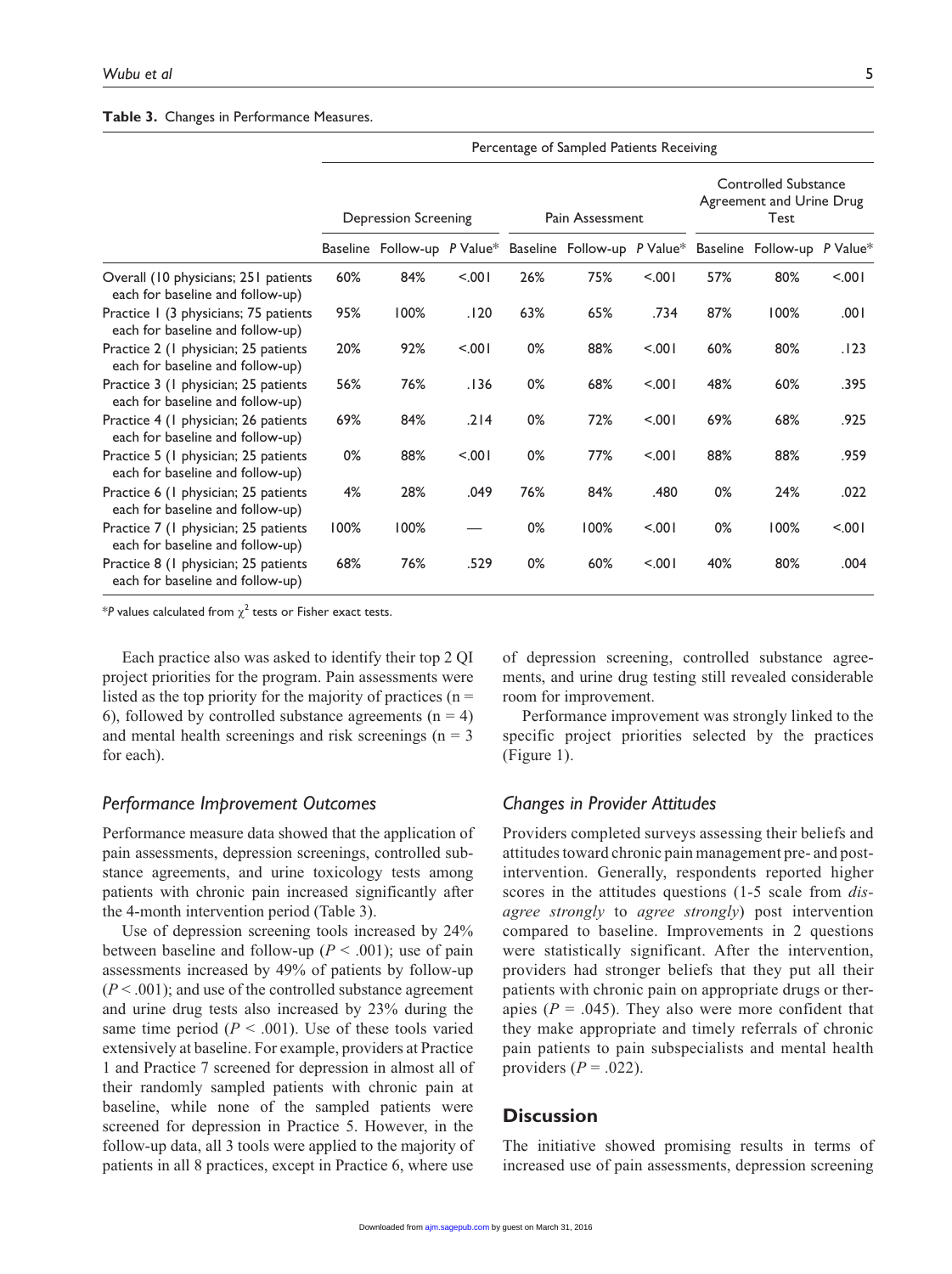

**Figure 1.** Linking practice assessment data to performance measure outcomes. Abbreviations: CSA, controlled substance agreement; UDT, urine drug test.

tools, controlled substance agreements, and regular urine testing. Results suggest that the program successfully increased providers' use of these evidenced-based tools for chronic pain care regardless of baseline performance. The most significant increase was seen with the pain assessment measure. These results are in line with the top project priorities identified by each practice on the practice assessment survey: The majority of practices  $(n = 6)$  selected pain assessments as a top priority. This may reflect the high motivation to improve often observed when clinicians have the opportunity to select the QI areas in which to work.

The pain assessment measure had the lowest initial performance among the practices; as a result, this measure also had the largest room for improvement. Pain assessment is the only measure included in this study that is not aligned with performance reporting or state regulatory requirements, which may contribute to the lower average baseline performance. The majority of practices  $(n = 6)$  did not use standard pain assessments with their patients with chronic pain. During the practice site visits, many of the QI champions explained that they assess pain verbally; however, they did not have a formal system in place to assess and document their patients' pain levels.

The initiative also resulted in significant improvements in providers' attitudes about placing their patients with chronic pain on appropriate drugs or therapies. Providers also had increased confidence in making appropriate and timely referrals of their patients with chronic pain. These improvements address some of the core challenges facing effective chronic pain management among the PCP community. PCPs often have low confidence levels in appropriate prescribing practices with opioids.<sup>10,11</sup> Increased self-efficacy among PCPs regarding appropriate drug therapies (eg, opioids) is a critical step to improving chronic pain management.

### *Limitations*

It is important to note limitations that may affect interpretation of these data. Primarily, the sample size is small (as is typical for pilot studies at the clinic level), which reduces the chances of being able to detect small statistical effects of the intervention. In addition, the time frame for intervention was short (4 months), and additional effects may accrue over time as the intervention continues. The practices were all ACO participants and pursuing PCMH recognition; therefore, generalizability of the study's results is another limitation. Furthermore, there is no comparison group for this study and it is possible that changes over time may be related to secular trends. However, the notable improvements in the specific areas the practices chose as priorities suggest targeted change efforts rather than general trends toward improvement.

Follow-up studies are planned for 2016 to further study the impact of QI interventions on patient engagement and patient-level outcomes (eg, changes in pain, functional, quality of life scores). Additionally, follow-up studies will assess the impact of these chronic pain management strategies on overall costs, hospitalizations, and number of opioid prescriptions.

### **Conclusion**

The pilot study provided a successful model for implementing QI interventions to improve effective chronic pain management in primary care practices, which will be used as the foundation for further QI studies. Incorporating the use of evidence-based tools in the practice workflow are critical processes for safe and effective chronic pain management in primary care. Use of standard pain assessments allow providers to better document and track patients' pain management over time. Increased use of depression screening tools and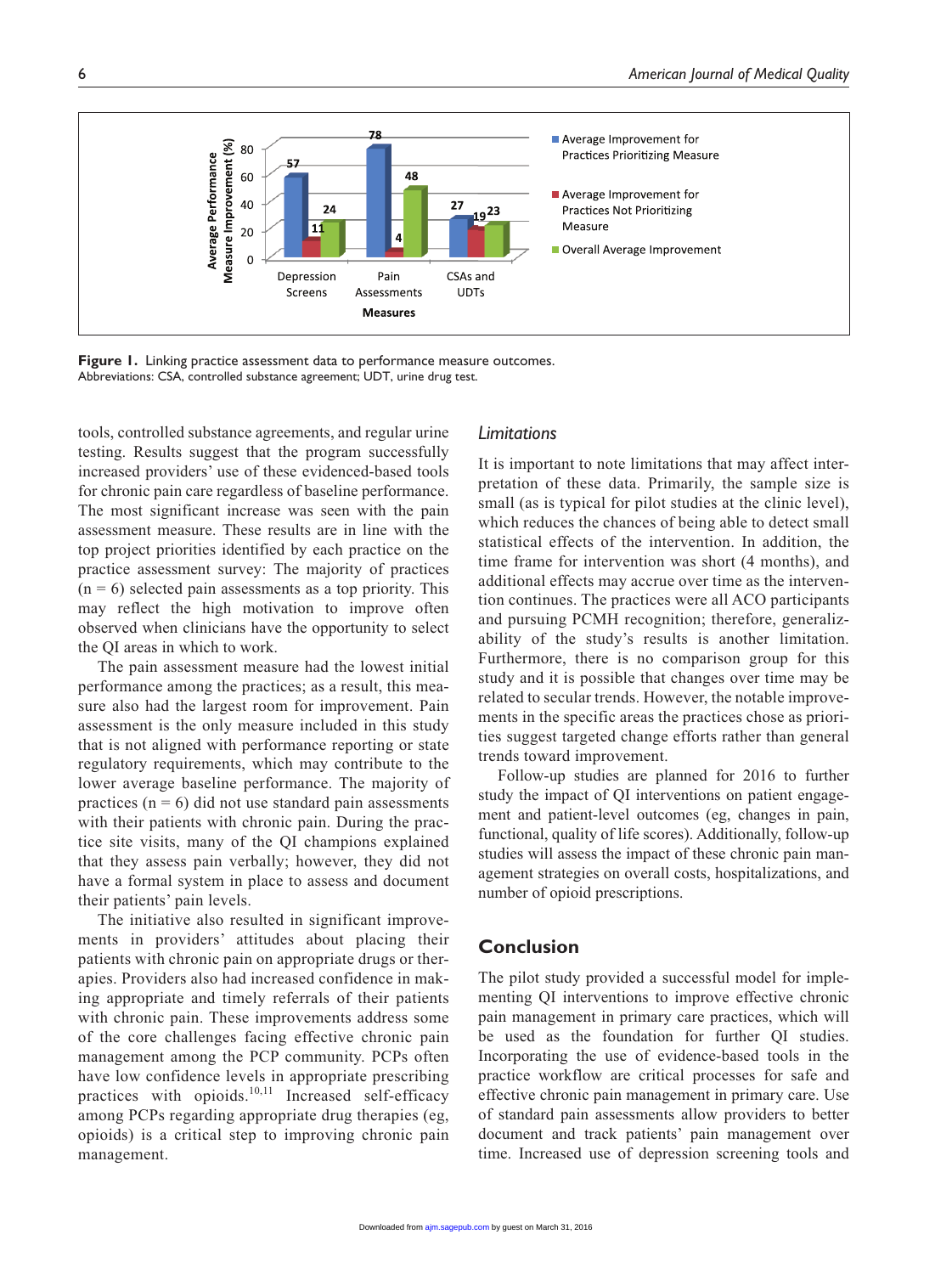urine drug tests allow providers to identify high-risk patients and detect potential substance use disorders. Use of controlled substance agreements allows providers to engage patients and help them to better understand the risks and benefits of taking controlled substances to treat chronic pain.

A number of driving factors appeared to contribute to the overall success of the QI pilot program, in terms of participation and outcome. One was the engagement of QI champions at the early stages of the initiative. Inviting physician and nonphysician QI champions to the advisory group meeting helped ensure that the educational content was relevant and the program design would address their top educational and QI priorities. Advisory group members were able to get direct feedback from the participating QI champions and work collaboratively to develop a project work plan moving forward.

The model of partnering a national support team with the state ACP chapter and ACO leadership proved successful in the recruitment phase of the initiative. Strong commitment to the QI program from the ACO's leadership positively affected practice engagement. Involving a regional project manager, who was familiar with each practice through her role as ACO Pharmacy Director and was able to provide regional support throughout the course of the initiative, also was a key element to the success.

Providing tailored QI interventions appeared to be another key component of this initiative. The practice assessment tool and follow-up site visits provided critical information about each practice's background, QI knowledge, and baseline chronic pain strategies used. These data, along with baseline performance data, allowed the project team to provide tailored guidance on the implementation of QI activities in each practice. Follow-up coaching calls were scheduled with each practice to check in on the status of their QI activities, encouraging continuous commitment during the length of the intervention and hopefully promoting sustainment of gains.

#### **Declaration of Conflicting Interests**

The authors declared the following potential conflicts of interest with respect to the research, authorship, and/or publication of this article: Dr Schneider reports personal fees from Novo Nordisk, Janssen, and Lilly outside the submitted work. The following authors have no conflicts of interest to disclose: Ms Wubu, Dr Hall, Ms Straub, Dr Bair, Dr Marsteller, Dr Hsu, and Dr Hood.

#### **Funding**

The authors disclosed receipt of the following financial support for the research, authorship, and/or publication of this article: This work was supported by an educational grant from Pfizer (Grant Number 10410063). No interests or products were discussed or alluded to within the contribution.

#### **References**

- 1. Institute of Medicine. *Relieving Pain in America: A Blueprint for Transforming Prevention, Care, Education, and Research*. Washington, DC: National Academies Press; 2011.
- 2. Gaskin DJ, Richard P. The economic costs of pain in the United States. *J Pain*. 2012;13:715-724.
- 3. American Academy of Pain Medicine. Patient satisfaction with pain management relies most on coordination of care. [http://www.sciencedaily.com/](http://www.sciencedaily.com/releases/2015/03/150324153509.htm) [releases/2015/03/150324153509.htm](http://www.sciencedaily.com/releases/2015/03/150324153509.htm). Published March 24, 2015. Accessed June 18, 2015.
- 4. Sehgal N, Manchikanti L, Smith HS. Prescription opioid abuse in chronic pain: a review of opioid abuse predictors and strategies to curb opioid abuse. *Pain Physician*. 2012;15(3 suppl):ES67-ES92.
- 5. Kirschner N, Ginsburg J, Sulmasy LS; , Health and Public Policy Committee of the American College of Physicians. Prescription drug abuse: executive summary of a policy position paper from the American College of Physicians. *Ann Intern Med*. 2014;160:198-200.
- 6. Cheatle MD, Klocek JW, McLellan AT. Managing pain in high-risk patients within a patient-centered medical home. *Transl Behav Med*. 2012;2(1):47-56.
- 7. Breuer B, Cruciani R, Portenoy RK. Pain management by primary care physicians, pain physicians, chiropractors, and acupuncturists: a national survey. *South Med J*. 2010;103:738-747.
- 8. O'Rorke JE, Chen I, Genao I, Panda M, Cykert S. Physicians' comfort in caring for patients with chronic nonmalignant pain. *Am J Med Sci*. 2007;333:93-100.
- 9. Wolfert MZ, Bilson AM, Dahl JL, Cleary JF. Opioid analgesics for pain control: Wisconsin physicians' knowledge, beliefs, attitudes, and prescribing practices. *Pain Med*. 2010;11:425-434.
- 10. Upshur CC, Luckmann RS, Savageau JA. Primary care provider concerns about management of chronic pain in community clinic populations. *J Gen Intern Med*. 2006;21:652-655.
- 11. Jamison RN, Sheehan KA, Scanlan E, Matthews M, Ross EL. Beliefs and attitudes about opioid prescribing and chronic pain management: survey of primary care providers. *J Opioid Manag*. 2014;10:375-382.
- 12. Noble M, Treadwell JR, Tregear SJ, et al. Long-term opioid management for chronic noncancer pain. *Chocrane Database Syst Rev*. 2010;(1):CD006605.
- 13. Chou R, Fanciullo GJ, Fine PG, Miaskowski C, Passik SD, Portenoy RK. Clinical guidelines for the use of chronic opioid therapy in chronic noncancer pain. *J Pain*. 2009;10:113-130.
- 14. Sullivan MD, Edlund MJ, Fan MY, Devries A, Brennan Baden J, Martin BC. Trends in use of opioids for noncancer pain conditions 2000-2005 in commercial and Medicaid insurance plans: the TROUP Study. *Pain*. 2008;138:440-449.
- 15. Reuben DB, Alvanzo AA, Ashikaga T, et al. National Institutes of Health pathways to prevention workshop: the role of opioids in the treatment of chronic pain. *Ann Intern Med*. 2015;162:295-300.